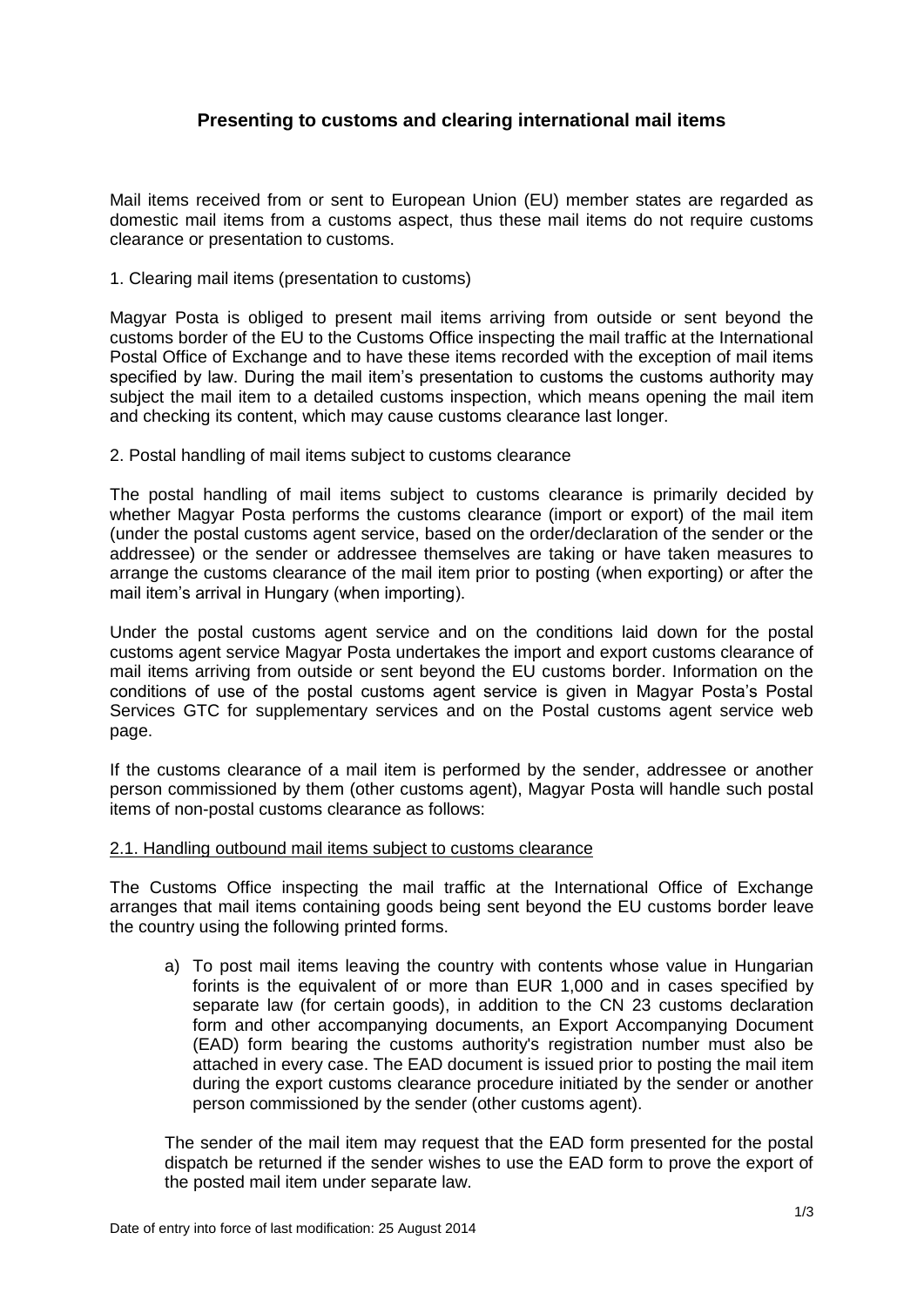b) For mail items leaving the country with contents whose value in Hungarian forints is less than the equivalent of EUR 1,000 (for potential export customs checks) a CN 22 or CN 23 customs declaration form must be attached. For letter-mail items a CN 22 form may also be used but for other types of mail items attaching a CN 23 customs declaration form is obligatory. The set of accompanying documents for international postal parcels and Európa+ parcels already includes a CN 23 form and so for such mail items a separate CN 23 form does not need to be completed.

## 2.2. Handling inbound mail items subject to customs clearance (shipping goods)

Mail items containing commercial goods from outside the EU customs area (addressed to a legal person or other organisation) with a customs value in HUF equivalent to less than EUR 22, or between private persons with a customs value in HUF equivalent to less than EUR 45, or in the case of goods ordered by private persons with a customs value in HUF equivalent to less than EUR 22 are duty free. Above these limits there is an obligation to pay customs duty.

With regard to mail items from outside the EU customs area with a customs value determined above, and mail items containing medicines irrespective of their value, the competent customs authority for the area from the point of view of the addressee is entitled to conduct the customs clearance procedure. After the presentation of the goods to the Customs Office inspecting the mail traffic at the International Postal Office of Exchange, the mail item is forwarded to the delivery point responsible for the addressee's address.

After the goods have been presented to customs, under international postal law, all mail items containing dutiable goods are subject to a customs service fee, which is given in the list of costs adhered to the address side of the mail items(in the framed imprint of fees stamped on it), and this customs service fee is payable by the addressee or other authorised recipient upon delivery.

Magyar Posta will only deliver mail items prepared in this manner if the addressee or other authorised recipient has arranged with the competent customs authority for the address to endorse the CN 23 customs declaration form received from Magyar Posta with their clause (i.e. the Note section of the CN 23 customs declaration form has the customs authority's registration number as well as the words "Címzett részére kiadható" (Can be issued to the addressee) and the customs authority's seal and signature).

The addressee of a mail item has a time-limit specified by law for obtaining the above endorsement of the CN 23 customs declaration form, which is seven working days from the date of receipt of the notification (CN 23). If the addressee of a mail item does not collect the item by the  $7<sup>th</sup>$  working day following the receipt of the CN 23 customs declaration form, Magyar Posta will charge a customs deposit fee for having received and stored the mail item with dutiable content. The customs deposit fee is charged repeatedly after each  $5<sup>th</sup>$  working day commenced.

Magyar Posta will take the CN 23 customs declaration form (postal customs document) endorsed with the clause from the addressee or other authorised recipient upon the delivery of the mail item.